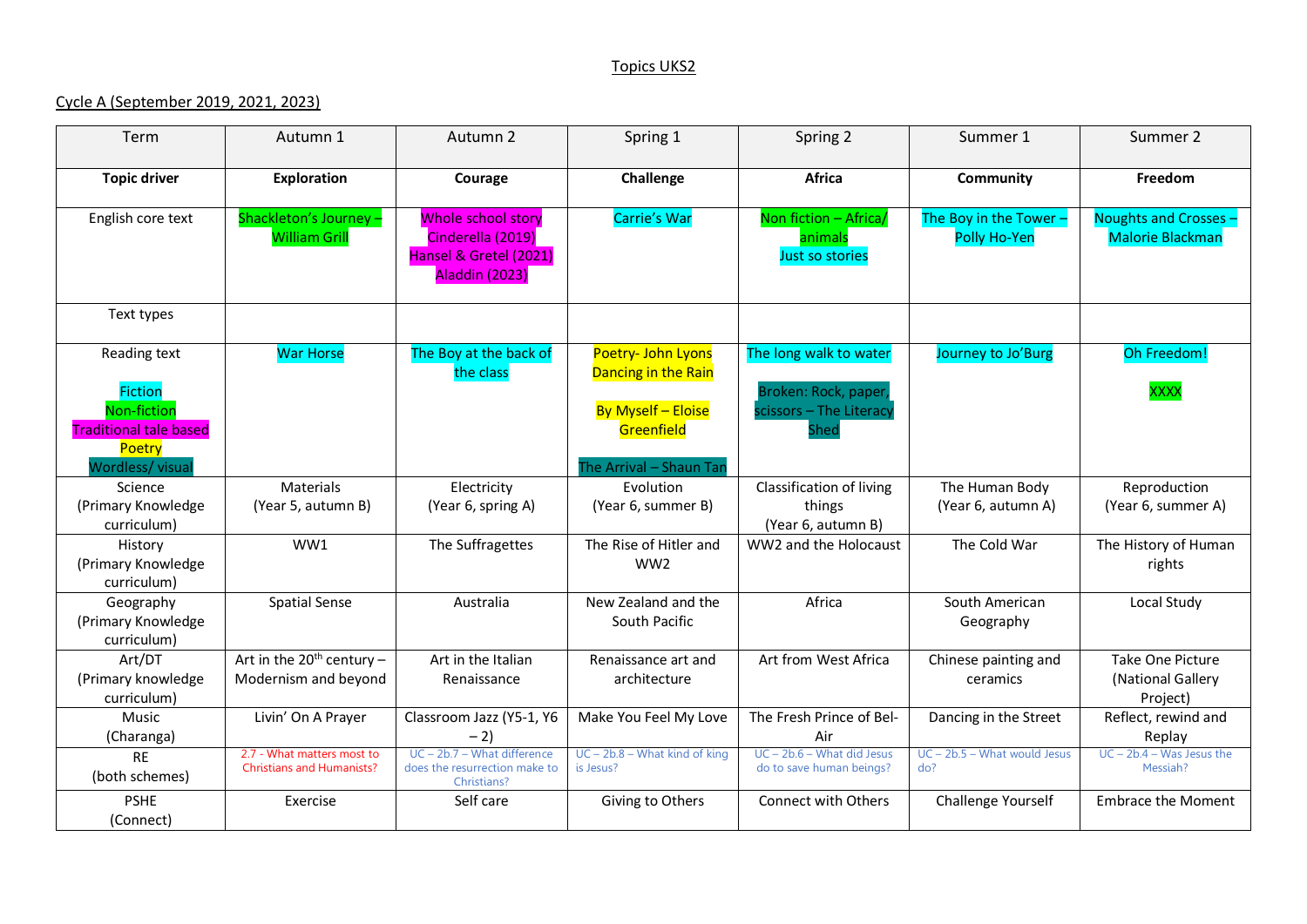| Potential trips (do not | Residential<br>Pantomime | New walk Museum | Holocaust - Nottingham | Curve | Bosworth battlefield |
|-------------------------|--------------------------|-----------------|------------------------|-------|----------------------|
| have to do all of them) |                          |                 |                        |       | Richard 3rd          |
| +Library/ church visits |                          |                 |                        |       |                      |

Please see the Power Maths curriculum overview for maths coverage and curriculum information.

Please see the Language lightbulb curriculum overview for Modern Foreign Languages (Spanish) coverage and curriculum information.

## Cycle B (September 2020, 2022, 2024)

| Term                                                                                                         | Autumn 1                                                                                          | Autumn 2                                                                                                                                             | Spring 1                                  | Spring 2                                                                   | Summer 1                                                             | Summer <sub>2</sub>                         |
|--------------------------------------------------------------------------------------------------------------|---------------------------------------------------------------------------------------------------|------------------------------------------------------------------------------------------------------------------------------------------------------|-------------------------------------------|----------------------------------------------------------------------------|----------------------------------------------------------------------|---------------------------------------------|
|                                                                                                              |                                                                                                   |                                                                                                                                                      |                                           |                                                                            |                                                                      |                                             |
| <b>Topic driver</b>                                                                                          | Arabia                                                                                            | <b>Light and Dark</b>                                                                                                                                | The World's a Stage                       | Hope                                                                       | Green                                                                | <b>Rich and Poor</b>                        |
|                                                                                                              |                                                                                                   |                                                                                                                                                      |                                           |                                                                            |                                                                      |                                             |
| English core text                                                                                            | <b>Early Islamic Civilization</b><br>- Claudia Martin                                             | <b>Whole School Story</b><br>Jack and the modern<br>day Beanstalk (2020)<br><b>Sleeping Beauty (2022)</b><br><b>Little Red Riding Hood</b><br>(2024) | Midsummer Night's<br>Dream (Orchard)      | The Bubble Boy-<br><b>Stewart Foster</b>                                   | <b>Volcanoes Natural</b><br><b>Disasters</b>                         | <b>Trash - Andy Mulligan</b>                |
| Text types                                                                                                   |                                                                                                   |                                                                                                                                                      |                                           |                                                                            |                                                                      |                                             |
| Reading text<br><b>Fiction</b><br>Non-fiction<br><b>Traditional tale based</b><br>Poetry<br>Wordless/ visual | Silent Music; A Story of<br><b>Baghdad - James</b><br>Rumford (picture book)<br><b>The Hobbit</b> | <b>Baboon on the moon</b><br>Phoenix - S F Said                                                                                                      | The Highway Man by<br><b>Alfred Noyes</b> | The Giant's Necklace -<br><b>Michael Morpurgo</b><br>Return - Aaron Becker | <b>XXXXX</b><br><b>Oranges in No Man's</b><br>Land - Elizabeth Laird | Nowhere Emporium -<br><b>Ross MacKenzie</b> |
| Science<br>(Primary Knowledge<br>curriculum)                                                                 | Astronomy<br>(Year 5, summer A)                                                                   | Meteorology<br>(Year 5, summer B)                                                                                                                    | The Human Body<br>(Year 5, autumn A)      | Light<br>(Year 6, spring B)                                                | Living things<br>(Year 5, spring A)                                  | Forces<br>(Year 5, spring B)                |